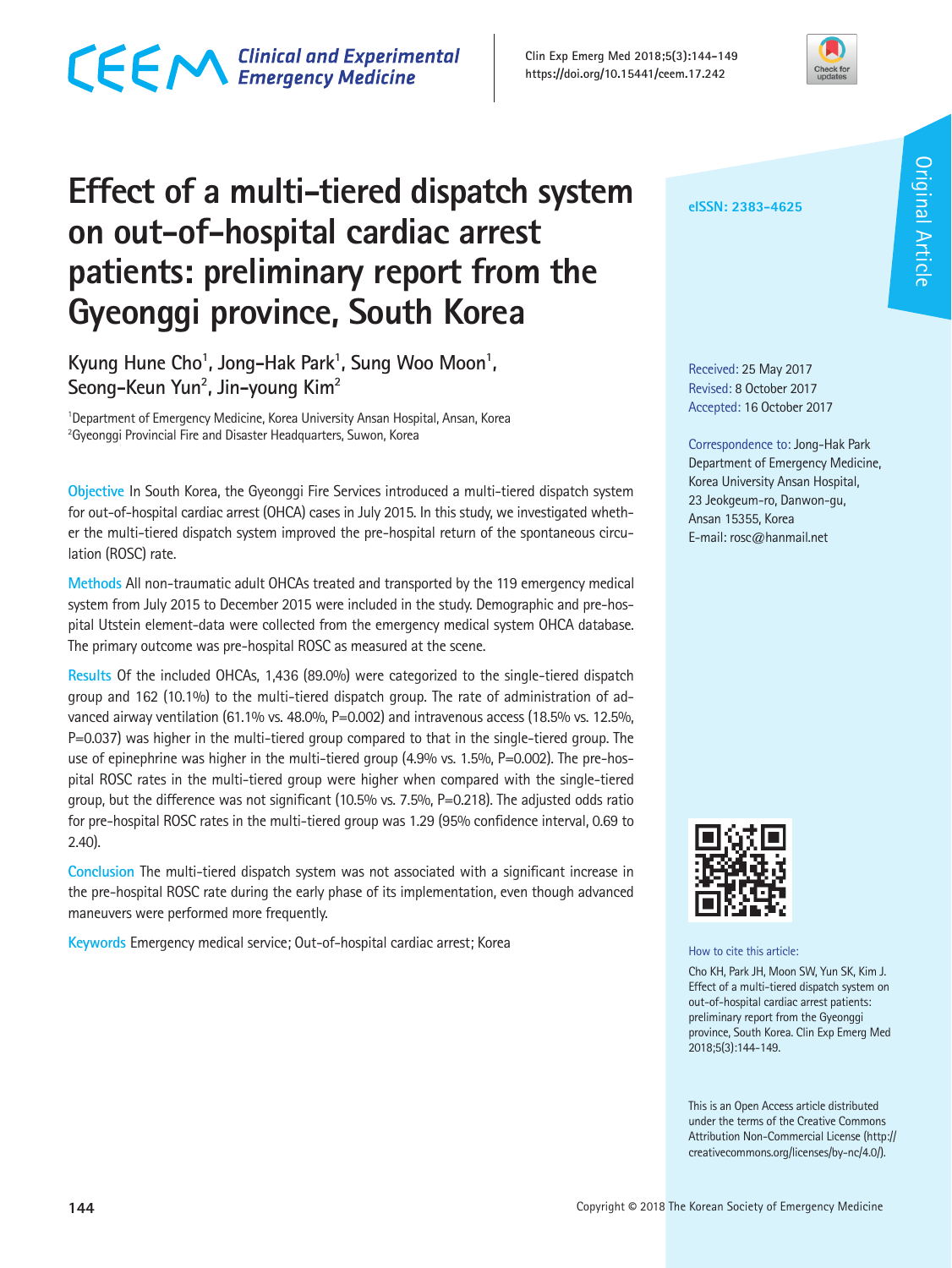# **Capsule**

#### **What is already known**

**Summary** 

*In South Korea, there have been limitations on performing optimal cardiopulmonary resuscitation because the 119 emergency medical system (EMS) system deploys only 2 to 3 emergency medical technicians per ambulance.*

#### **What is new in the current study**

*The present preliminary study suggests that the multi-tiered dispatch system with larger number of EMS personnel on the scene was not associated with a significant increase in the pre-hospital return of the spontaneous circulation rate for the intermediate-level EMS system in South Korea, when compared to the single-tiered dispatch system.*

### **INTRODUCTION**

In South Korea, approximately 30,000 cases of out-of-hospital cardiac arrest (OHCA) occur each year. The overall survival rate was 5.1% in 2014.<sup>1</sup> With early and effective resuscitation, OHCA is treatable, and the quality of cardiopulmonary resuscitation (CPR) is closely linked to outcomes. $2-7$  Individual communities have attempted to improve outcomes by systematically improving CPR quality delivered by out-of-hospital providers, and several have reported significantly higher survival rates. $3,8-13$ 

In South Korea, there are certain limitations to improving CPR quality on the scene. We believe that one such limitation is that the emergency medical service (EMS) system deploys 2 to 3 emergency medical technicians (EMTs) per ambulance, and the small number of EMTs at the scene affects CPR quality. To overcome this issue, the Gyeonggi province fire services implemented a multitiered dispatch system for OHCA and severe trauma patients, but the effectiveness of multi-tiered dispatch is still questionable.

The aim of this pilot study was to determine whether the multitiered dispatch system for non-traumatic adult OHCA patients with presumed cardiac etiology improved pre-hospital return of the spontaneous circulation (ROSC) rates. We also assessed the pre-hospital activity of EMS providers in the multi-tiered dispatch system.

## **METHODS**

#### **Study design and setting**

The study was a retrospective, cross-sectional preliminary study of non-traumatic adult OHCAs in the Gyeonggi province, South Korea.

The Gyeonggi province of South Korea has an area of 10,172  $km<sup>2</sup>$ , and a population of 12,340,000, as estimated in 2014. In 2015, the Gyeonggi province fire service recorded 382,217 cases of ambulance transport, and of these, cardiac arrests accounted

for 6,379 cases. There was a total of 222 functioning ambulances with 1,184 EMTs on active duty, including 799 level 1 EMTs and nurses.14 A typical responding ambulance crew consists of 2 to 3 persons. The quality of EMS service in the Gyeonggi province is equivalent to that of intermediate-level service in North America.15 The EMS personnel provide CPR on-scene according to the 2010 American Heart Association CPR guidelines, with a 30:2 compression-to-ventilation ratio, and advanced airway or bagvalve mask ventilation. The law in South Korea does not routinely allow EMTs to use resuscitation drugs, such as epinephrine at the scene, though use as per direct medical direction from a doctor is allowed.15,16 The EMTs are encouraged to stay and provide CPR for at least 5 minutes at the scene.<sup>16</sup> In addition, there were a total of 229 fire engines equipped with an automated external defibrillator with firefighters trained in providing basic life support.<sup>14</sup> Fire engines responded to treat emergent patients while an ambulance was en route. A typical fire engine crew consists of 3 to 4 fire fighters.

Until May 2015, the Gyeonggi province fire services employed a single-tiered system that deployed a single ambulance to respond to any EMS call. Beginning July 2015, the Gyeonggi province fire services implemented a multi-tiered system that deploys 2 ambulances or 1 ambulance and 1 fire engine to the scene when possible, for cases of cardiac arrest or suspected severe trauma. This service is active in 22 cities: Seongnam city, Bucheon city, Ansan city, Anyang city, Namyangju city, Uijungbu city, Siheung city, Gwangmyeong city, Paju city, Gunpo city, Gwangju city, Gimpo city, Icheon city, Yangju city, Uiwang city, Hanam city, Pocheon city, Dongducheon city, Gwacheon city, Yeoju city, Gapyeong county, and Yeoncheon county.

For suspected cardiac arrest situations, multi-tiered dispatch was selected by a dispatcher at the Gyeonggi Fire Headquarters when the required ambulances or fire engines were available in close proximity. When the dispatcher did not recognize cardiac arrest, but the EMS personnel in transit suspected cardiac arrest,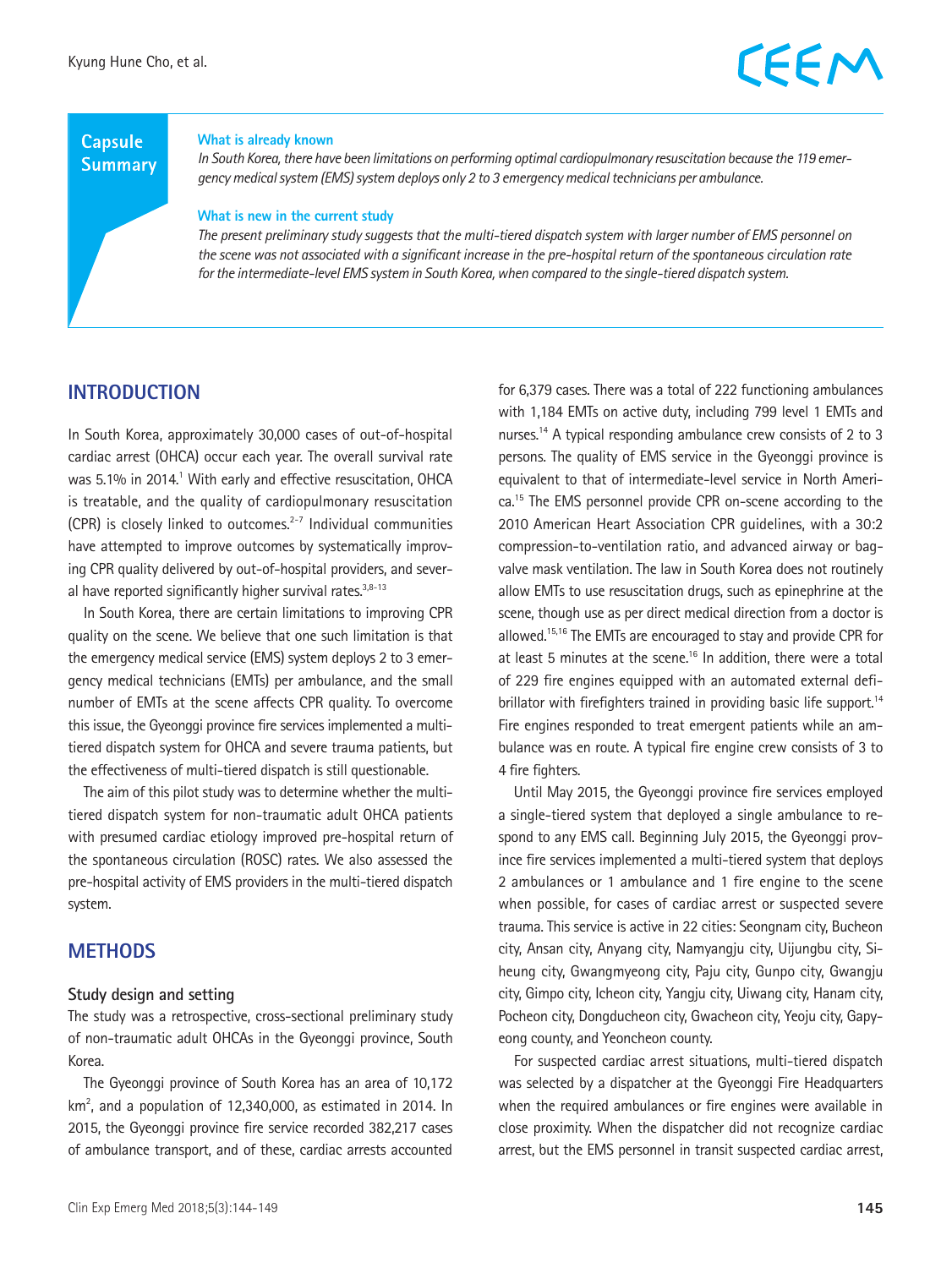# EEM

the EMS personnel requested an additional ambulance or fire engine from the headquarters.

#### **Participants and data collection**

The study period extended from July 2015 (when the multi-tiered dispatch system was newly implemented in selected areas for OHCAs in the Gyeonggi province) to December 2015. The OHCAs which occurred in regions where other tiered EMS systems were in effect were excluded. All patients over 18 years of age who suffered non-traumatic OHCA with presumed cardiac etiology and who were treated and transported to the hospital by the 119 EMS were included in the study. Enrolled patients were categorized into either multi-tiered or single-tiered dispatch groups. We used the 119 EMS OHCA database (EMS rescue run sheets and EMS cardiac arrest registry) to extract data for demographic and pre-hospital Utstein elements. The variables collected were: type of dispatch, age, sex, location of arrest, witnessed versus unwitnessed arrest, provision of bystander CPR, initial cardiac rhythm on EMS arrival, defibrillation by 119 EMTs, provision of advanced airway ventilation, intravenous access, resuscitation drug use, time from EMS dispatch to on-scene arrival (response interval), scene time interval, and pre-hospital ROSC.

We defined single-tired dispatch as that managed by provision of a single ambulance and multi-tiered dispatch as that managed by provision of two or more vehicles (2 ambulances or 1 ambulance and 1 fire engine). Pre-hospital ROSC was defined as any ROSC sustained at the scene with spontaneous circulation maintained until arrival at the hospital.

#### **Data analysis and statistics**

The primary outcome was pre-hospital ROSC as measured at the scene by 119 EMTs. The secondary outcome was the activity of 119 EMTs during resuscitation at the scene. These outcomes were compared between the single and multi-tiered dispatch groups.

Continuous variables are presented as means and standard deviations. Categorical variables are reported as frequencies with percentages. The Student t-test for continuous variables was used for comparisons between the two groups, and the chi-squared test was used for categorical variables. Multivariable logistic regression analysis was used to compare primary outcomes between the groups and to calculate the adjusted odds ratios at 95% confidence intervals. Age, sex, initial rhythm, location of arrest, witness status, provision of bystander CPR, and on-scene time were included as co-variables. Data were analyzed using IBM SPSS Statistics ver. 20 (IBM Corp., Armonk, NY, USA). A P-value <0.05 was considered to indicate statistical significance.

#### **Ethical statement**

The institutional review board of Korea University Ansan Hospital for clinical research approved the use of 119 EMS OHCA records for this retrospective study (AS16180). The informed consent was waived by the board.

# **RESULTS**

There were a total of 5,602 EMS-assessed OHCAs in the Gyeonggi province during the study period. Of these, 4,001 were excluded, and the remaining 1,601 adult cases of presumed cardiac etiology



**Fig. 1.** Flowchart of study enrollment. EMS, emergency medical service; OHCA, out-of-hospital cardiac arrest.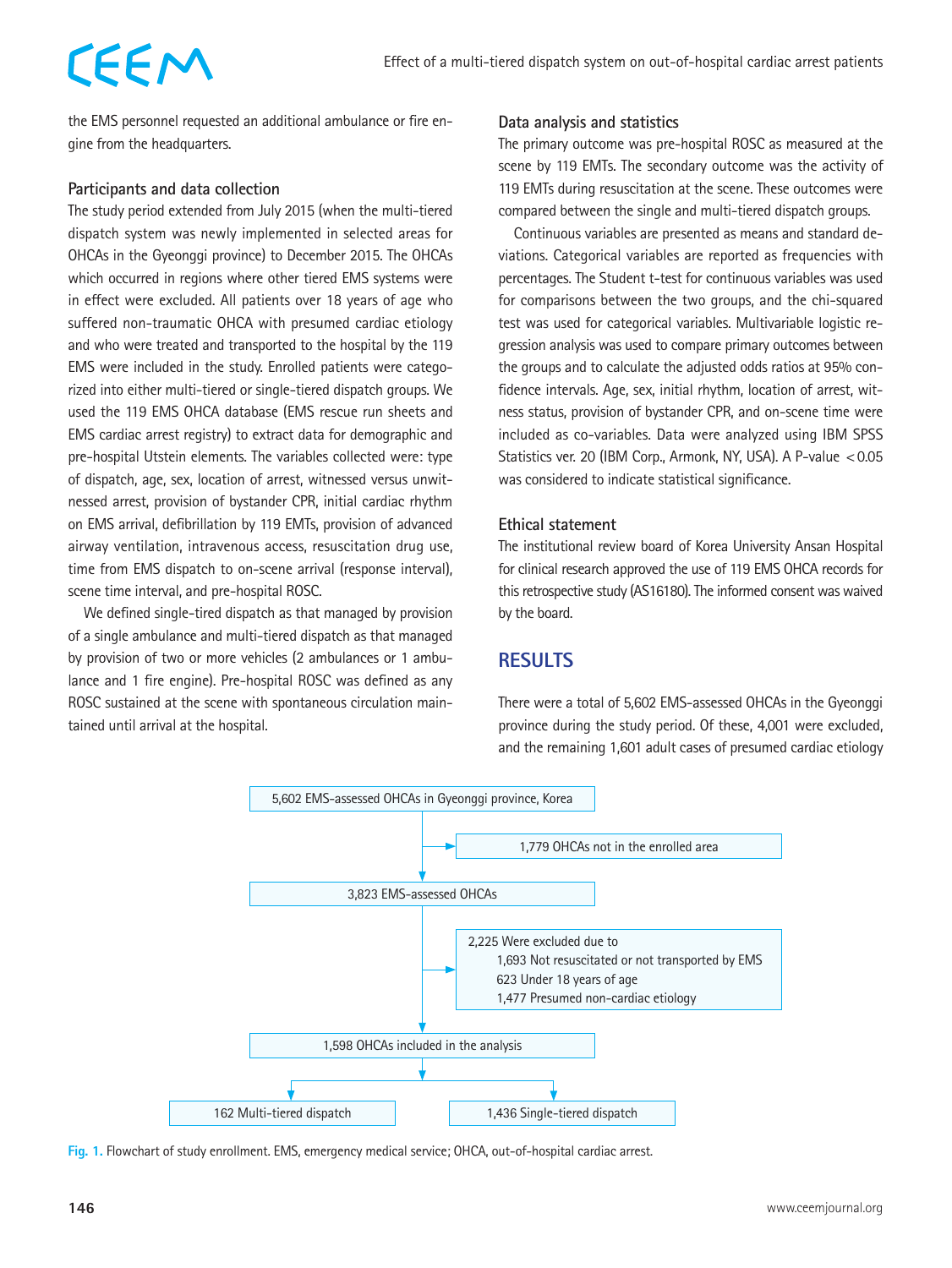that underwent resuscitation and transportation to the hospital by 119 EMS were included in the analysis (Fig. 1). Of the included OHCAs, 1,436 (89.0%) were assigned to the single-tiered dispatch group and 162 (10.1%) to the multi-tiered dispatch group.

Patient characteristics and variable-associated outcomes are presented in Tables 1 and 2, respectively, along with comparisons between the groups. The two groups did not differ significantly in age, sex, initial arrest rhythm, location of arrest, or witness status. Bystander CPR was significantly more frequent in the multi-tiered group (71.9% vs. 65.7%, P<0.001). Mean response time was  $9.0 \pm 5.7$  minutes in the multi-tiered group, and  $8.3 \pm 4.5$  minutes in the single-tiered group ( $P = 0.146$ ). Mean scene-time intervals were  $13.0 \pm 6.1$  minutes in the multi-tiered group, and  $12.9 \pm 6.2$ minutes in the single-tiered group  $(P=0.831)$ . Advanced airway ventilation was secured in 99 patients (61.1%) in the multi-tiered group and in 689 (48.0%) patients in the single-tiered group ( $P=$ 0.002). Intravenous access was obtained in 30 patients (18.5%) in the multi-tiered group, and in 180 patients (12.5%) in the single-tiered group ( $P = 0.037$ ). The use of epinephrine was more frequent in the multi-tiered group than in the single-tiered group  $(P=0.002)$ . Pre-hospital ROSC was higher in the multi-tiered group compared to that in the single-tiered group, though the difference was not statistically significant (10.5% vs. 7.5%,  $P = 0.218$ ).

**Table 1.** Comparison of the characteristics of enrolled patients between dispatch groups

|                            | Total<br>$(n = 1,598)$ | dispatch<br>$(n = 162)$ | Multi-tiered Single-tiered<br>dispatch<br>$(n=1,436)$ | P-value |
|----------------------------|------------------------|-------------------------|-------------------------------------------------------|---------|
| Age (yr)                   | 67.75 ± 15.5           | $66.8 \pm 15.2$         | $68.7 \pm 15.8$                                       | 0.137   |
| Sex, male                  | 1,038(65.0)            | 120(74.1)               | 918 (63.8)                                            | 0.009   |
| Witnessed arrest           | 767 (48.0)             | 72 (44.4)               | 695 (48.3)                                            | 0.363   |
| Provision of bystander CPR | 1,011(63.3)            | 123 (75.9)              | 888 (61.7)                                            | < 0.001 |
| Initial cardiac rhythm     |                        |                         |                                                       |         |
| Shockable                  | 258 (16.1)             | 30(18.5)                | 228 (15.8)                                            | 0.369   |
| Non-shockable              | 1,343 (84.0)           | 132 (81.5)              | 1,211 (84.2)                                          |         |
| Location of arrest         |                        |                         |                                                       |         |
| Home                       | 1,015(63.5)            | 98 (60.5)               | 917(63.7)                                             | 0.439   |
| Response time (min)        | $8.3 \pm 4.6$          | $9.0 + 5.7$             | $8.3 + 4.5$                                           | 0.146   |
| On-scene time (min)        | $11.5 + 5.7$           | $11.9 + 6.0$            | $11.4.9 + 5.7$                                        | 0.289   |

Values are presented as mean±standard deviation or number (%). CPR, cardiopulmonary resuscitation.

Adjusted odds ratios for pre-hospital ROSC rate in the multi-tiered group compared to that in the single-tiered group using multivariable logistic regression was 1.29 (95% confidence interval, 0.69 to 2.40) (Table 3).

## **DISCUSSION**

The present preliminary study suggests that the multi-tiered dispatch system, during the early phase of its implementation, did not facilitate a significant increase in the pre-hospital ROSC rate for the intermediate-level EMS system in South Korea when compared to the single-tiered dispatch system, even though certain advanced maneuvers were performed more frequently at the scene.

Multiple factors affect the survival of OHCA patients, with one possible component being the quality of CPR provided at the scene.<sup>3,9,10,17,18</sup> High-quality CPR results in higher coronary and cerebral perfusion pressures and is associated with improved survival and neurologic outcomes. The EMS providers in South Korea generally perform sub-optimal quality CPR, largely because of the small number of EMS personnel deployed. With a restricted number of deployed personnel on-scene, consisting of only 2 to 3 persons, there are definite limitations to the quality of CPR that can be provided. To overcome this problem, the multi-tiered system that deploys 2 ambulances or 1 ambulance and 1 fire engine to the scene was implemented for cardiac arrest and severe trauma patients in the Gyeonggi province.

A larger number of EMS personnel on the scene, through the multi-tiered dispatch system, can help maintain proper compression rate, depth, and duty cycle, as well as limit interruptions. Ad-

**Table 2.** Variables associated with EMTs activity at the scene and outcome

|                           | Multi-tiered dis-<br>patch $(n = 162)$ | Single-tiered dis-<br>patch $(n = 1, 436)$ | P-value |
|---------------------------|----------------------------------------|--------------------------------------------|---------|
| Defibrillation by EMTs    | 43 (26.5)                              | 314 (21.9)                                 | 0.195   |
| Advanced airway insertion | 99(61.1)                               | 689 (48.0)                                 | 0.002   |
| Intravenous access        | 30(18.5)                               | 180 (12.5)                                 | 0.037   |
| Use of epinephrine        | 8(4.9)                                 | 22(1.5)                                    | 0.002   |
| Pre-hospital ROSC         | 17(10.5)                               | 110(7.7)                                   | 0.218   |

Values are presented as number (%).

EMT, emergency medical technician; ROSC, return of spontaneous circulation.

**Table 3.** Multivariable logistic regression for pre-hospital return of the spontaneous circulation

|                                          | <b>Number</b> | 0/0  | <b>OR</b> | 95% CI                   | aOR       | 95% CI                   |
|------------------------------------------|---------------|------|-----------|--------------------------|-----------|--------------------------|
| Single-tiered dispatch group (reference) | 110           | 86.6 | Reference | $\overline{\phantom{0}}$ | Reference | $\overline{\phantom{0}}$ |
| Multi-tiered dispatch group              |               | 13.4 | l.42      | $0.83 - 2.43$            | .29       | $0.69 - 2.40$            |

Adjusted co-variables: sex, age, initial cardiac rhythm, location of arrest, witness status, bystander cardiopulmonary resuscitation, response time, and on-scene time. OR, odds ratio; CI, confidence interval; aOR, adjusted odds ratio.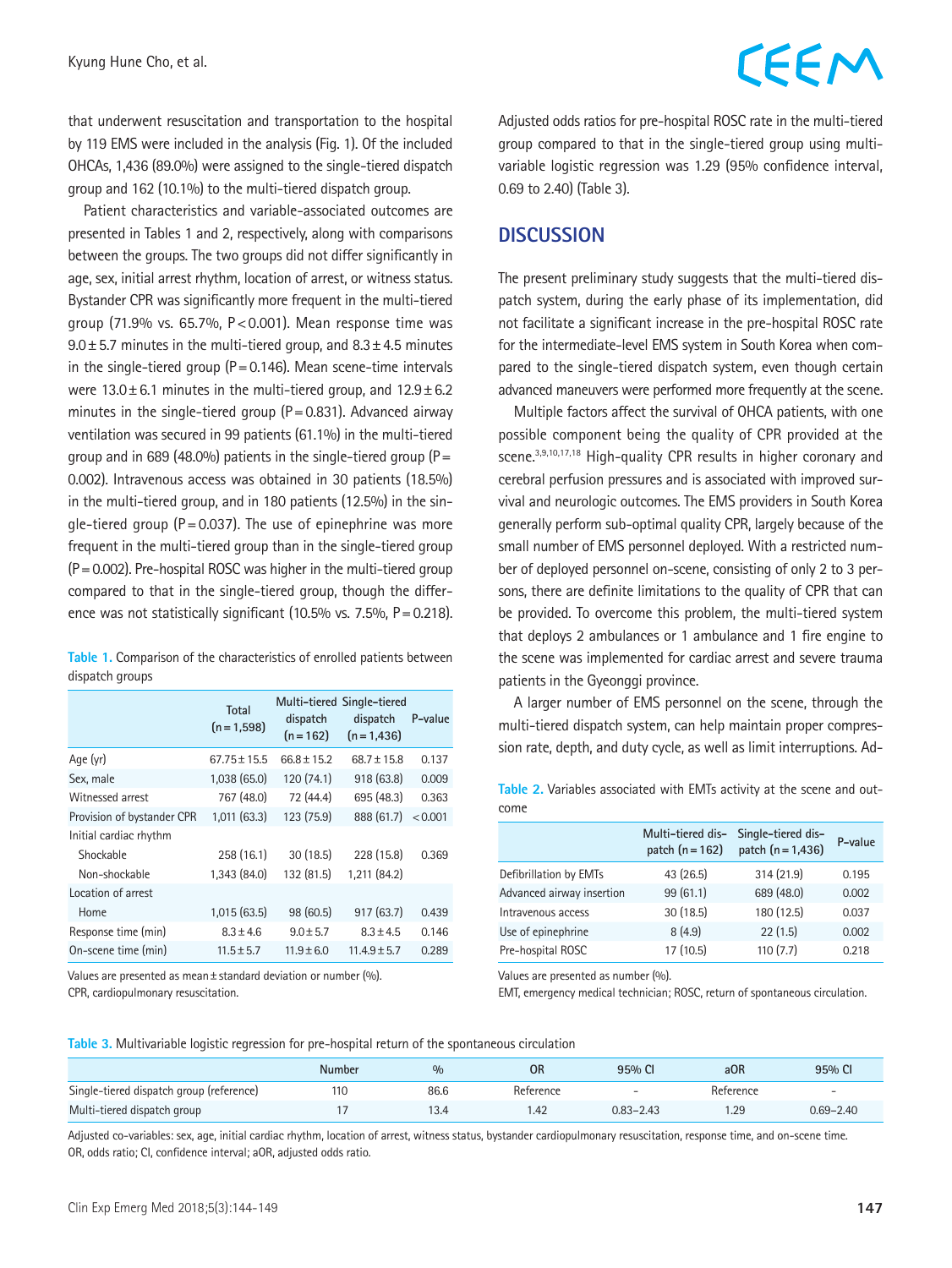# CEEM

ditionally, this system also limits the amount of time a rescuer performs compressions, and leads to lower fatigue. The teambased approach, wherein pre-hospital responders perform a choreographed role in resuscitation, also leads to higher-quality CPR and patient care. Previous studies suggest higher survival rates among patients who received team-based CPR.<sup>2,12,13</sup>

Another advantage that can be expected from multi-tiered dispatch is that time from arrest to first chest compression by trained EMS personnel can be shortened. This shortened interval is likely to be advantageous in situations where an ambulance is not available near the scene, or if the fire engine arrives earlier than the ambulance. Trained EMS personnel may perform CPR in a timelier manner compared to laypersons, and this will likely have a positive impact on pre-hospital ROSC rates.

However, during the study period, there was no increase in pre-hospital ROSC rates in the multi-tiered dispatch group. There are several possible reasons for this result. One reason is that the study period may be too short to adequately reflect the impact of the multi-tiered system. Over the 6-month study period, multitiered dispatch occurred for about 10% of included patients. This low figure may be because of deficiencies in dispatcher recognition of cases of cardiac arrest and insufficient experience in directing multi-tiered dispatch.

Another reason is that it is likely that official education or handson training was lacking prior to deployment. Well-trained EMTs can guarantee higher-quality emergency medical treatment in the pre-hospital phase. Nevertheless, for high-quality CPR, it is necessary that each member of the team carries out a specific role, in conjunction with their teammates. Efficient CPR might not have been performed in the early phase because of the absence of such educational programs, although there were many EMTs at the scene. Scene-times were not greater in the multi-tiered group for the same reason, even though intravenous access, drug use, and advanced airway ventilation deployment rates were higher in the multi-tiered dispatch group.

This study has several limitations. First, the primary outcome only measures pre-hospital ROSC, and does not consider the final outcome of the patient after in-hospital care. Pre-hospital ROSC rate alone may not have been sufficient to determine an improvement in EMS resuscitative care. However, ROSC at the scene is more closely related to the survival of cardiac arrest patients compared to other factors.<sup>19,20</sup> Second, CPR quality itself, such as compression depth or release velocity, was not measured in this study. Third, as the multi-tiered system was rolled out in certain select areas, a relatively small number of actual multi-tiered deployments were available for analysis. Another limitation is selection bias, originating from the dispatcher selecting the type of dispatch. We

believe that the selection bias was minimal, as the dispatch type was not decided according to the patients but the situation of the area. Finally, the study period of 6 months may also have been too short to collect a critical mass of data sufficiently large enough to reflect the true impact of the multi-tiered system. Despite these shortcomings, this study has value as a pilot study, and can serve as a guide to further study of the EMS dispatch system in South Korea.

In conclusion, the present retrospective preliminary study suggests that a multi-tiered dispatch system did not affect a significant increase in the pre-hospital ROSC rate during the early phase of its implementation, even though advanced maneuvers were performed more frequently. Given these results, further study is needed after implementation of ongoing improvement efforts, including education for team-based CPR as well as system-monitoring and feedback.

# **CONFLICT OF INTEREST**

No potential conflict of interest relevant to this article was reported.

## **REFERENCES**

- 1. Korea Centers for Disease Control and Prevention. The 3rd International Symposium of Acute Cardiac Arrest Survey. Cheongju: Korea Centers for Disease Control and Prevention; 2014.
- 2. Weng TI, Huang CH, Ma MH, et al. Improving the rate of return of spontaneous circulation for out-of-hospital cardiac arrests with a formal, structured emergency resuscitation team. Resuscitation 2004;60:137-42.
- 3. Lund-Kordahl I, Olasveengen TM, Lorem T, Samdal M, Wik L, Sunde K. Improving outcome after out-of-hospital cardiac arrest by strengthening weak links of the local Chain of Survival; quality of advanced life support and post-resuscitation care. Resuscitation 2010;81:422-6.
- 4. Reynolds JC, Bond MC, Shaikh S. Cardiopulmonary resuscitation update. Emerg Med Clin North Am 2012;30:35-49.
- 5. Bobrow BJ, Spaite DW, McNally BF. Cardiac arrest registry to enhance survival to begin collecting data to measure CPR quality. JEMS 2015;40:56-63.
- 6. Meaney PA, Bobrow BJ, Mancini ME, et al. Cardiopulmonary resuscitation quality: [corrected] improving cardiac resuscitation outcomes both inside and outside the hospital: a consensus statement from the American Heart Association. Circulation 2013;128:417-35.
- 7. Hasselqvist-Ax I, Riva G, Herlitz J, et al. Early cardiopulmonary